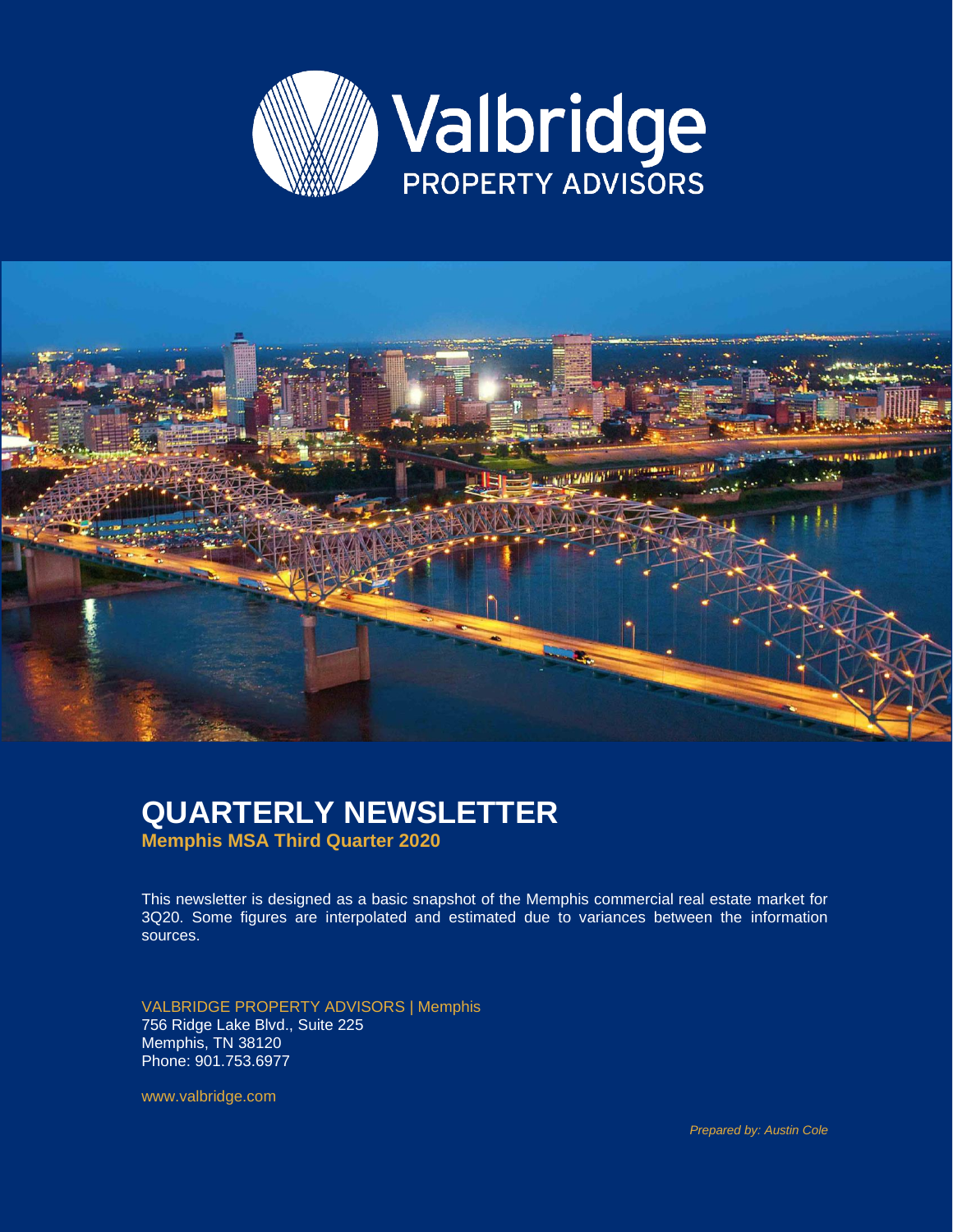

# **Retail – Snapshot**

- Asking rents in the Memphis MSA have remained stable from 2Q20.
- Occupancy rates have remained stable across the MSA from 2Q20.

| <b>Shopping Center Data - CoStar &amp; Valbridge</b> |         |         |         |         |         |           |         |  |  |
|------------------------------------------------------|---------|---------|---------|---------|---------|-----------|---------|--|--|
| <b>Market</b>                                        | MSA     | Cville  | Cordova | East    | Gtown   | Oly Brnch | Sthwn   |  |  |
| Occupancy                                            | 95%     | 94%     | 96%     | 95%     | 94%     | 98%       | 95%     |  |  |
| <b>Asking Rent</b>                                   | \$14.00 | \$18.00 | \$16.50 | \$19.00 | \$23.00 | \$17.00   | \$14.00 |  |  |

# **Office – Snapshot**

- Memphis MSA Class A rents and occupancy remained stable from 2Q20.
- The Class B, 385 Corridor submarket saw slight improvement in occupancy levels compared to 2Q20

| <b>Class A &amp; B Office Data - CoStar &amp; Valbridge</b> |                                        |         |     |         |  |  |  |  |  |
|-------------------------------------------------------------|----------------------------------------|---------|-----|---------|--|--|--|--|--|
|                                                             | <b>Class B</b><br><b>Class A</b>       |         |     |         |  |  |  |  |  |
| Market                                                      | Rent<br>Rent<br>Occupancy<br>Occupancy |         |     |         |  |  |  |  |  |
| Memphis MSA Office                                          | 89%                                    | \$23.00 | 89% | \$19.00 |  |  |  |  |  |
| East Memphis Office                                         | 86%                                    | \$27.00 | 90% | \$21.00 |  |  |  |  |  |
| 385 Corridor Office                                         | \$19.50<br>\$20.00<br>89%<br>96%       |         |     |         |  |  |  |  |  |

### **Industrial – Snapshot**

- The Memphis MSA has over 12,700,000 sf under construction.
- Nearly 1,500,000 sf was delivered in 3Q20.

| <b>Warehouse &amp; Flex Data - CoStar &amp; Valbridge</b> |           |        |           |        |  |  |  |
|-----------------------------------------------------------|-----------|--------|-----------|--------|--|--|--|
| <b>Warehouse</b><br><b>Flex</b>                           |           |        |           |        |  |  |  |
| <b>Market</b>                                             | Occupancy | Rent   | Occupancy | Rent   |  |  |  |
| Memphis MSA Industrial                                    | 93%       | \$3.50 | 91%       | \$7.50 |  |  |  |
| Southeast Industrial                                      | 91%       | \$3.00 | 89%       | \$6.00 |  |  |  |
| DeSoto Industrial                                         | 95%       | \$4.00 | 99%       | \$7.50 |  |  |  |

## **MultiFamily – Snapshot**

- Overall occupancy for the Memphis MSA remained stable from 2Q20.
- The Memphis MSA had 389 multi-family unit construction starts during 3Q20.

| <b>Apartment Data - CoStar</b> |            |         |              |          |                |       |                        |  |  |
|--------------------------------|------------|---------|--------------|----------|----------------|-------|------------------------|--|--|
| <b>Market</b>                  | <b>MSA</b> | Fravser | Collierville | Downtown | <b>Midtown</b> |       | Southeast East Memphis |  |  |
| Occupancy                      | 89%        | 80%     | 97%          | 92%      | 91%            | 83%   | 89%                    |  |  |
| Rent/Unit                      | \$896      | \$630   | \$1,304      | \$1.312  | \$905          | \$747 | \$830                  |  |  |
| Under Const/Unit               | 1841.00    | N/A     | 0            | 482      | 585            | 0     | 176                    |  |  |
| <b>Deliveries</b>              | 94         |         | 0            | 68       | 10             | 0     | 0                      |  |  |

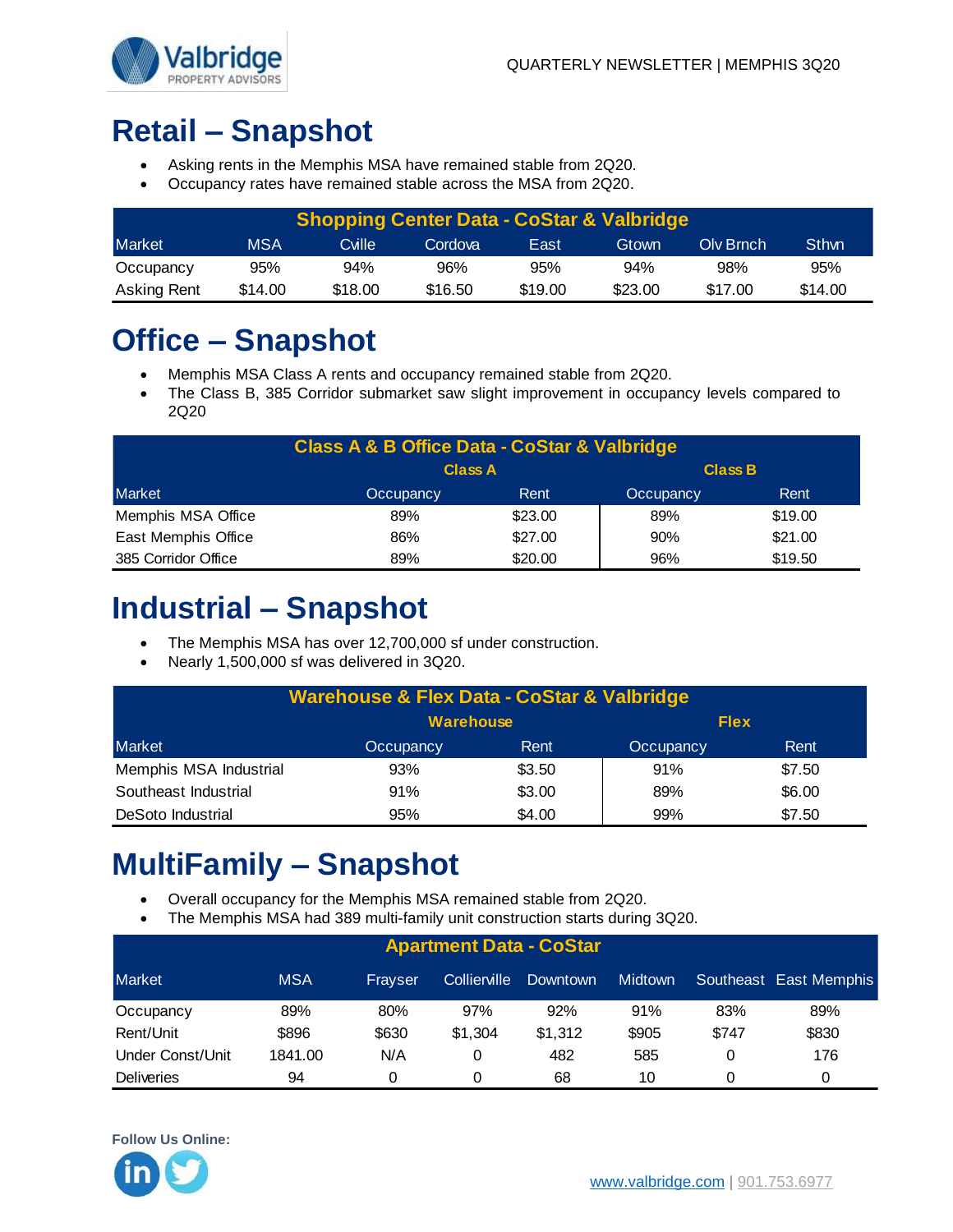

### **Cap Rates – National**

According to the **Situs Real Estate Research Corporation (RERC)** *"Real Estate Report"* and **PricewaterhouseCoopers (PwC)** "Real Estate Investor Survey," the average value trend for all properties increased from 2Q20. The rates shown below apply to modern Class A properties with occupancy by creditworthy tenants, good to excellent locations, and/or contractual rent growth.

| <b>National Rates - Situs RERC &amp; PWC</b> |      |                  |         |                  |  |  |  |  |
|----------------------------------------------|------|------------------|---------|------------------|--|--|--|--|
|                                              |      | <b>Cap Rates</b> |         |                  |  |  |  |  |
| Property                                     | Low  | <b>High</b>      | Average | <b>Prior Qtr</b> |  |  |  |  |
| <b>Retail Strip Center</b>                   | 4.6% | 10.0%            | 7.3%    | Decrease         |  |  |  |  |
| Suburban Office                              | 4.0% | 7.5%             | 5.8%    | Increase         |  |  |  |  |
| Flex Industrial                              | 5.4% | 7.4%             | 8.1%    | Stable           |  |  |  |  |
| Warehouse                                    | 3.4% | $7.0\%$          | 5.2%    | Increase         |  |  |  |  |
| Apartment                                    | 3.5% | 6.5%             | 5.0%    | Increase         |  |  |  |  |
| <b>Average for All Properties</b>            | 4.2% | 7.7%             | 6.3%    | Increase         |  |  |  |  |

### **Cap Rates – Net Leased**

The average value trend for all properties increased from 2Q20. The majority of net lease participants expect stable cap rates in the near term, according to **The Boulder Group.**

|                                   | <b>Net Lease National Asking Cap Rates - The Boulder Group</b> |             |                            |  |  |  |  |  |
|-----------------------------------|----------------------------------------------------------------|-------------|----------------------------|--|--|--|--|--|
| Property                          | 3Q <sub>20</sub>                                               | <b>2Q20</b> | Value Trend From Prior Qtr |  |  |  |  |  |
| Retail                            | 6.06%                                                          | 6.25%       | Increase                   |  |  |  |  |  |
| Office                            | 6.90%                                                          | 7.00%       | Increase                   |  |  |  |  |  |
| <b>Industrial</b>                 | 6.88%                                                          | 6.99%       | Increase                   |  |  |  |  |  |
| <b>Average for All Properties</b> | 6.61%                                                          | 6.75%       | Increase                   |  |  |  |  |  |

### **Commercial Sale Volume & Pricing**

This data applies to "non-bank" transactions and was published by **Chandler Reports, LLC** Overall sales volume and average sales price had a nominal decrease from 3Q19. Office and multi-family sales volume both increased over 25% from 3Q19.

| <b>Commercial Sales - Shelby County</b> |             |             |           |  |  |  |  |
|-----------------------------------------|-------------|-------------|-----------|--|--|--|--|
| <b>YTD</b> through                      | 3Q20        | 3Q19        | % Chng    |  |  |  |  |
| Retail                                  | 203         | 235         | $-13.62%$ |  |  |  |  |
| Office                                  | 106         | 83          | 27.71%    |  |  |  |  |
| Industrial                              | 112         | 118         | $-5.08%$  |  |  |  |  |
| Multi-Family                            | 105         | 81          | 29.63%    |  |  |  |  |
| Land                                    | 134         | 174         | $-22.99%$ |  |  |  |  |
| <b>Total Transactions</b>               | 660         | 685         | $-3.65%$  |  |  |  |  |
| <b>Average Sale Price/Sale</b>          | \$1,668,715 | \$1,686,082 | $-1.03%$  |  |  |  |  |

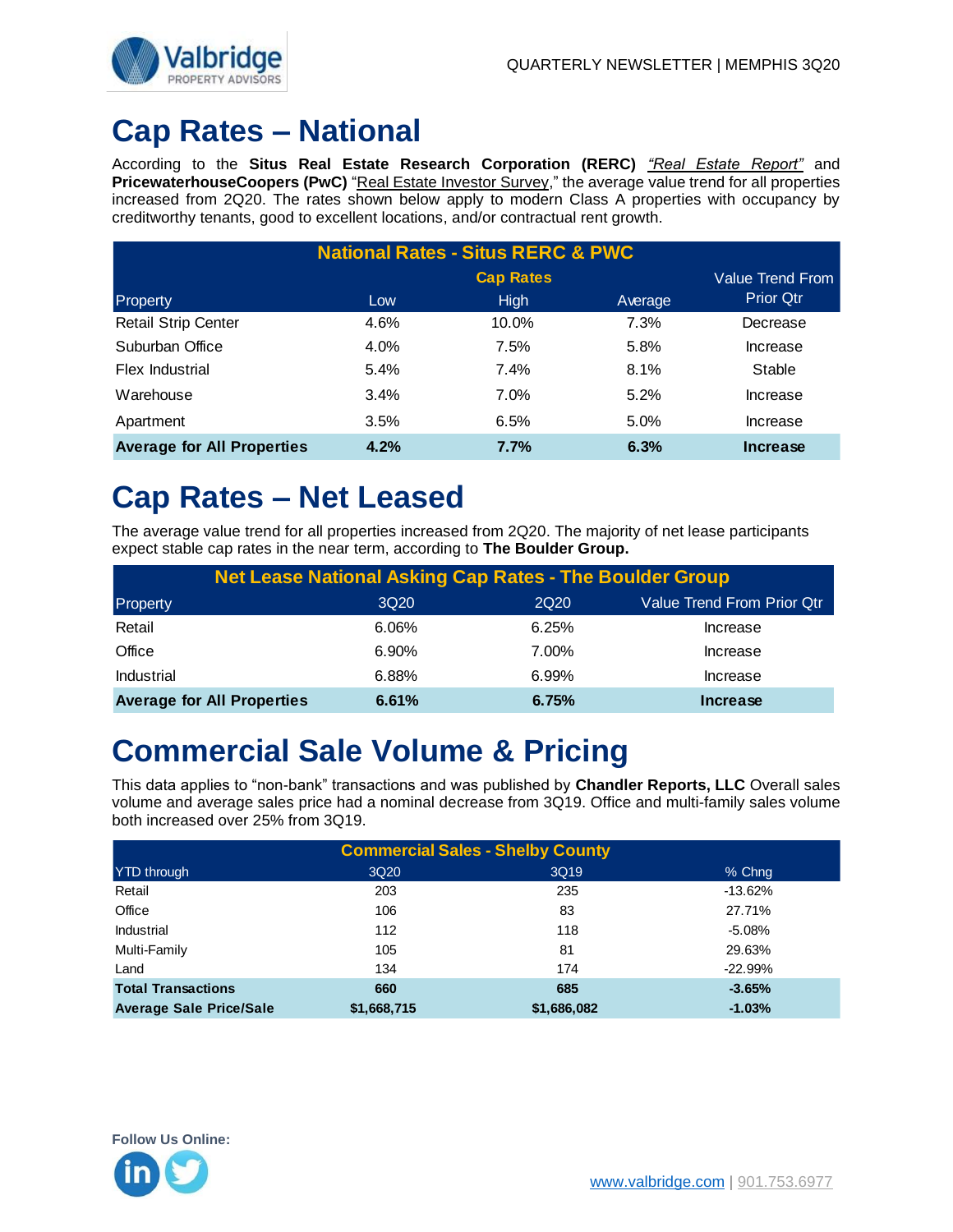

## **Single Family Home Sales & Prices**

According to the **Memphis Area Association of Realtors**, total sales volume experienced a slight decrease; however, average sales price continued to grow in 3Q20 compared to 3Q19 in Shelby, Fayette & Tipton Counties. New home sales show an increase in volume and average sales price.

| <b>Existing Home Sale Statistics - MAAR.org</b> |                  |                 |         | <b>New Home Sale Statistics - MAAR.org</b> |                                   |                  |        |
|-------------------------------------------------|------------------|-----------------|---------|--------------------------------------------|-----------------------------------|------------------|--------|
| Shelby, Fayette & Tipton Counties               |                  |                 |         |                                            | Shelby, Fayette & Tipton Counties |                  |        |
| <b>YTD</b> through                              | 3Q <sub>20</sub> | 3Q19            | % Chng  | <b>YTD</b> through                         | 3Q <sub>20</sub>                  | 3Q <sub>19</sub> | % Chng |
| No. of Sales                                    | 13.612           | 14.219          | $-4.3%$ | No. of Sales                               | 648                               | 638              | 1.6%   |
| Avg. Price                                      | \$197.699        | \$179.399       | 10.2%   | Avg. Price                                 | \$386.016                         | \$377.352        | 2.3%   |
| \$ Volume                                       | \$2,691,084,838  | \$2,550,875,961 | 5.5%    | \$ Volume                                  | \$250,138,296                     | \$240,750,576    | 3.9%   |

# **Lot Supply & New Home Data**

Developed lots had a slight decrease from 3Q19; however, new home permits have increased from 3Q19 according to **Market Graphics Research Group, Inc.**.

|                                               |                                                             |               |               |          |               | <b>Trailing 12 Mos. Starts</b> |
|-----------------------------------------------|-------------------------------------------------------------|---------------|---------------|----------|---------------|--------------------------------|
| <b>Lot Supply &amp; Housing Permits - MSA</b> |                                                             | <b>County</b> | <b>Nov-20</b> |          |               |                                |
| 12 Months through                             | <b>MarketGraphics Research Group, Inc.</b><br><b>Nov-20</b> | <b>Nov-19</b> | Chng          | % Chng   | Shelby        | 558                            |
| Developed Lots                                | 5,370                                                       | 5,473         | (103)         | $-1.92%$ | Fayette       | 371                            |
| <b>New Home Permits</b>                       | 3,333                                                       | 2,894         | 439           | 13.17%   | <b>DeSoto</b> | 1,191                          |
| <b>Yrs. Supply</b>                            | 1.61                                                        | 1.89          | (0.28)        | $-17%$   | Tipton        | 141                            |
| <b>NEW HOME INVENTORY - MSA</b>               | Crittenden                                                  | 22            |               |          |               |                                |
| Period Ended Nov. 2020                        | 2017                                                        | 2018          | 2019          | 2020     |               |                                |
| Inventory                                     | 1.240                                                       | 1.274         | 1,435         | 1,391    | Totals        | 2,283                          |

## **Evaluations**

*Did you know?* 

*Valbridge Property Advisors | Memphis can prepare USPAP compliant evaluations. We have standard report formats, or we can customize a report and the scope of work to meet your needs.* 

*If you would like to get more information on evaluations, please contact our Managing Director, Cary Crain, MAI, at [ccrain@valbridge.com](mailto:ccrain@valbridge.com) or 901-206-2263.*